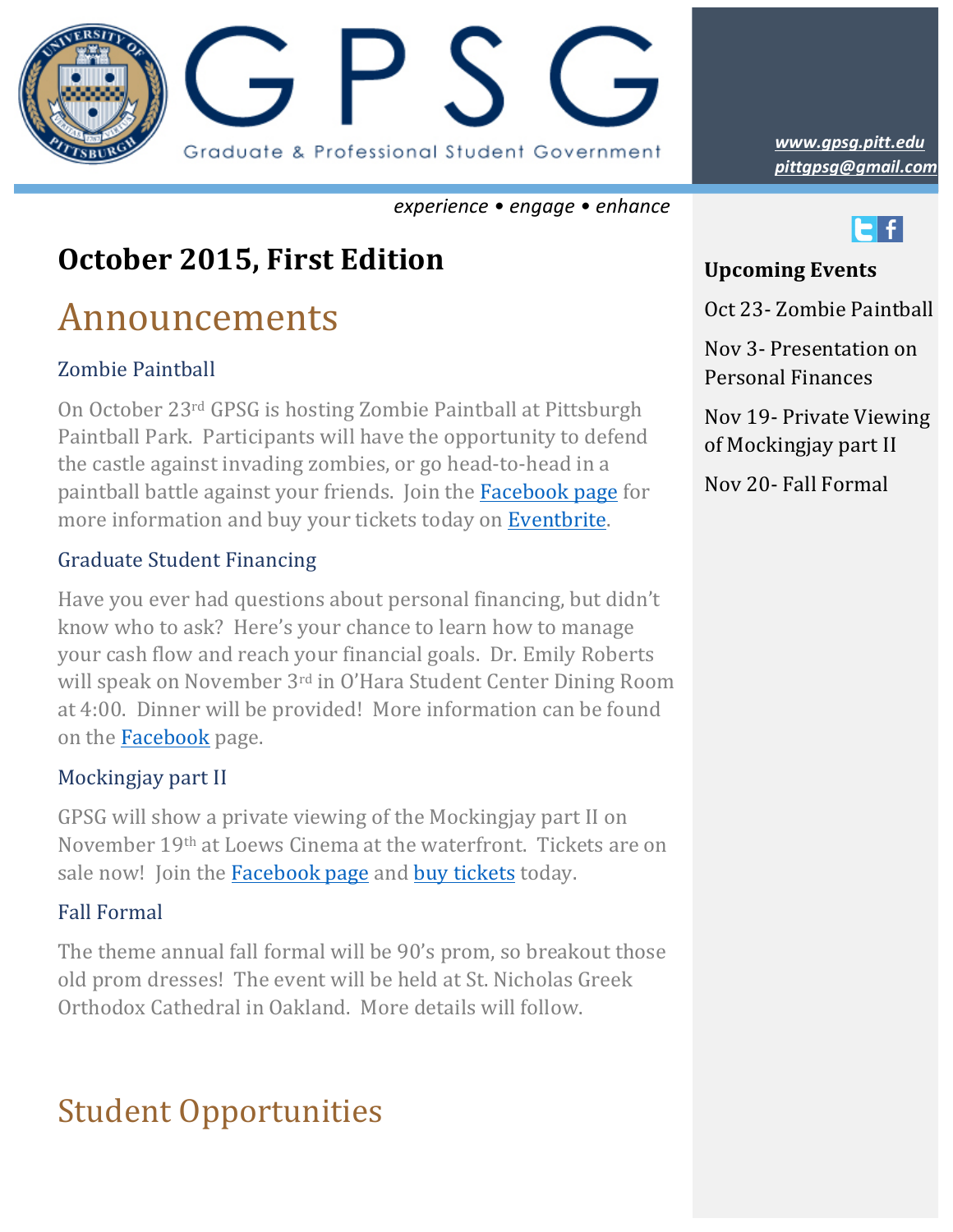### The Coulter Program

The Coulter TPII Program provides translational research funding to collaborative teams of engineers, scientists, and clinical practitioners. The program offers approximately \$100,000 in investments for projects that are ready to be commercialized into the market. The deadline for submission is October  $19<sup>th</sup>$ . Click here for more information.

#### Open Access

Next week (October 19-25) is Open Access Week, and the library is celebrating with a lineup of events about sharing your research. The full lineup of events can be found on the library website. Or see the attached flyer.

### The Katz Fall Food Drive

Pittsburgh has a growing population of refugees from countries like Syria, Bhutan, Burma, Iraq, and Somalia. Support local refugees by participating in a food drive for Pittsburgh Food Bank. The food drive will be held from  $10/27$  to  $11/30$  in the Mervis Hall Atrium. They are seeking foods that are from the refugees' countries of origin. Please donate the following items:

Rice (large quantities) Noodles (including Ramen) Beans (Fava, dried soy) **Chickpeas** Dried Dates Dried Figs **Bulgur** Wheat Tahini Curry Powder Puffed Rice Cereal Lentils Vegetable Oil

Want to advertise something in the bulletin? Email your items to [communications.gpsg@pitt.edu](mailto:communications.gpsg@pitt.edu)